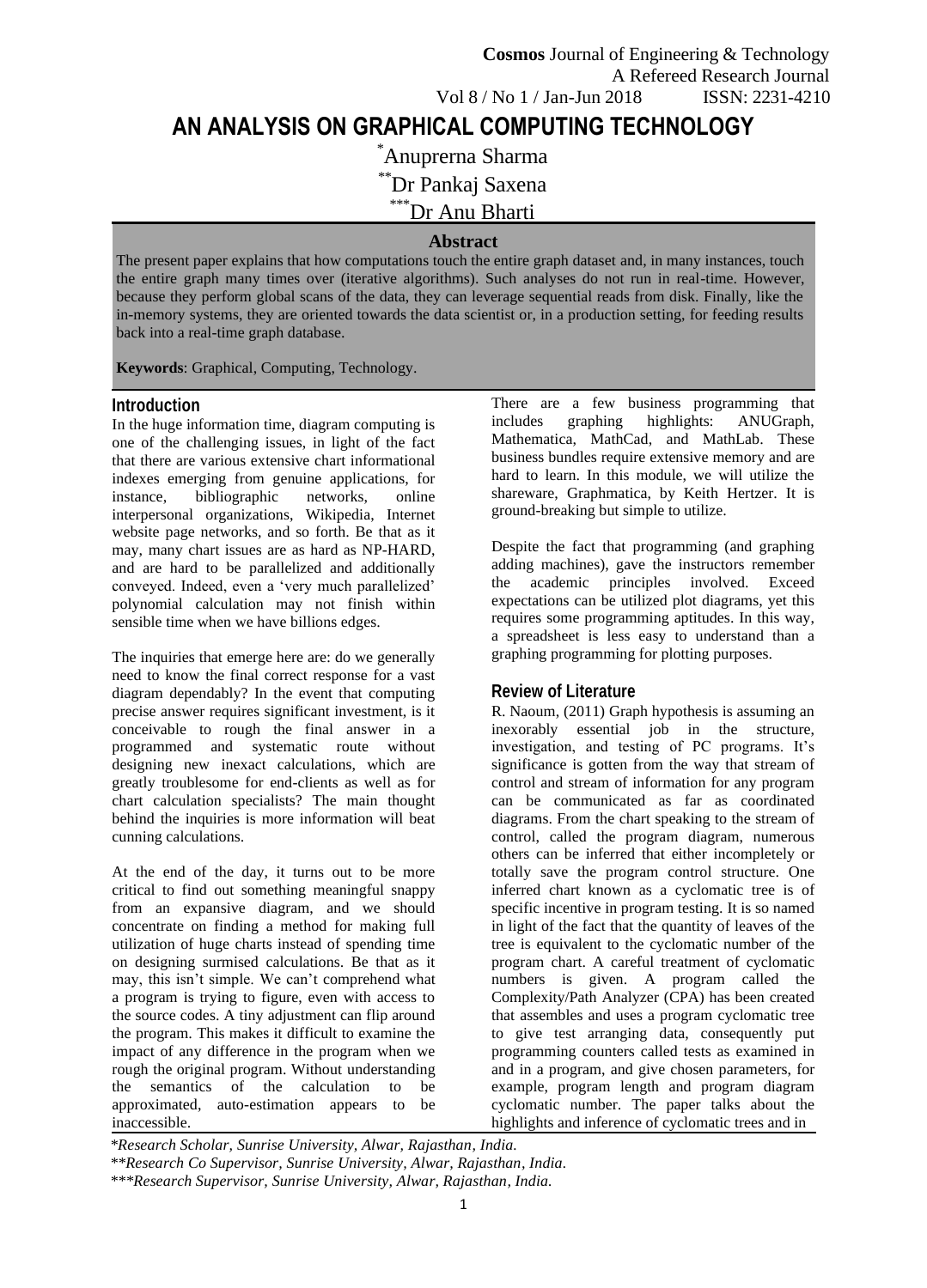addition their esteem and application to testing and test information age.

Chicano, (2010) The field of science assumes essential job in different fields. One of the vital territories in arithmetic is chart hypothesis which is utilized in auxiliary models. This basic courses of action of different articles or innovations degree however basically centers around the software engineering applications that utilizes chart hypothetical ideas. Different papers dependent on chart hypothesis have been contemplated identified with planning ideas, software engineering applications and an outline has been introduced here. Chart hypothetical thoughts are exceedingly used by software engineering applications.

McMinn, (2011) The thought of a program cut, initially presented by Mark concerns the issue of entomb procedural cutting-producing a cut of a whole present another sort of chart to speak to programs, called a framework reliance diagram, which stretches out past reliance portrayals to fuse accumulations of methods instead of simply solid projects. Our primary outcome is a calculation for bury procedural cutting that utilizes the new portrayal. (It ought to be noticed that our work concerns a to some degree confined sort of cut: Rather than allowing a program to be cut regarding this issue, framework reliance diagrams incorporate a few information reliance edges that speak to transitive conditions because of the impacts of system calls, notwithstanding the traditional directreliance appears as a characteristic language.

#### **Graph Computing Technologies**

The act of registering is tied in with riding the barely recognizable difference between two snared amounts: existence. In the realm of graph processing, similar tradeoffs exist. This area will examine different graph advances so as to recognize what is picked up and relinquished with every decision. In addition, a couple of precedent advances are introduced. Note that a lot more advances exist and the referenced models are in no way, shape or form thorough.

## **In-Memory Graph Toolkits**



In-memory graph tool boxs are single-client frameworks that are arranged towards graph investigation and perception. They as a rule give usage of the various graph calculations characterized in the graph hypothesis and system science writing.

The restricting variable of these instruments is that they can just work on graphs that can be put away in neighborhood, principle memory. While this can be extensive (a huge number of edges), it isn't constantly adequate. In the event that the source graph informational index is too substantial to fit into principle memory, at that point subsets are ordinarily detached and prepared utilizing such inmemory graph tool boxs.

Precedents: JUNG, NetworkX, iGraph, Fulgora (not far off)

- [+] Rich graph calculation librarie
- [+] Rich graph representation libraries
- [+] Different memory portrayals for various space/time tradeoffs
- [-] Constrained to graphs that can fit into fundamental memory
- [-] Interaction is regularly extremely code overwhelming

## **Real-Time Graph Databases**



Graph databases are maybe the most prevalent manifestation of a graph processing innovation. They give value-based semantics, for example, ACID (run of the mill of nearby databases) and inevitable consistency (common of dispersed databases). Not at all like in-memory graph tool boxes, graph databases make utilization of the circle to hold on the graph. On sensible machines, neighborhood graph databases can bolster a few billion edges while appropriated frameworks can deal with several billions of edges. At this scale and with multi-client simultaneousness, where irregular access to circle and memory are having an effect on everything, worldwide graph calculations are not doable. What is achievable is nearby graph calculations/traversals. Rather than crossing the